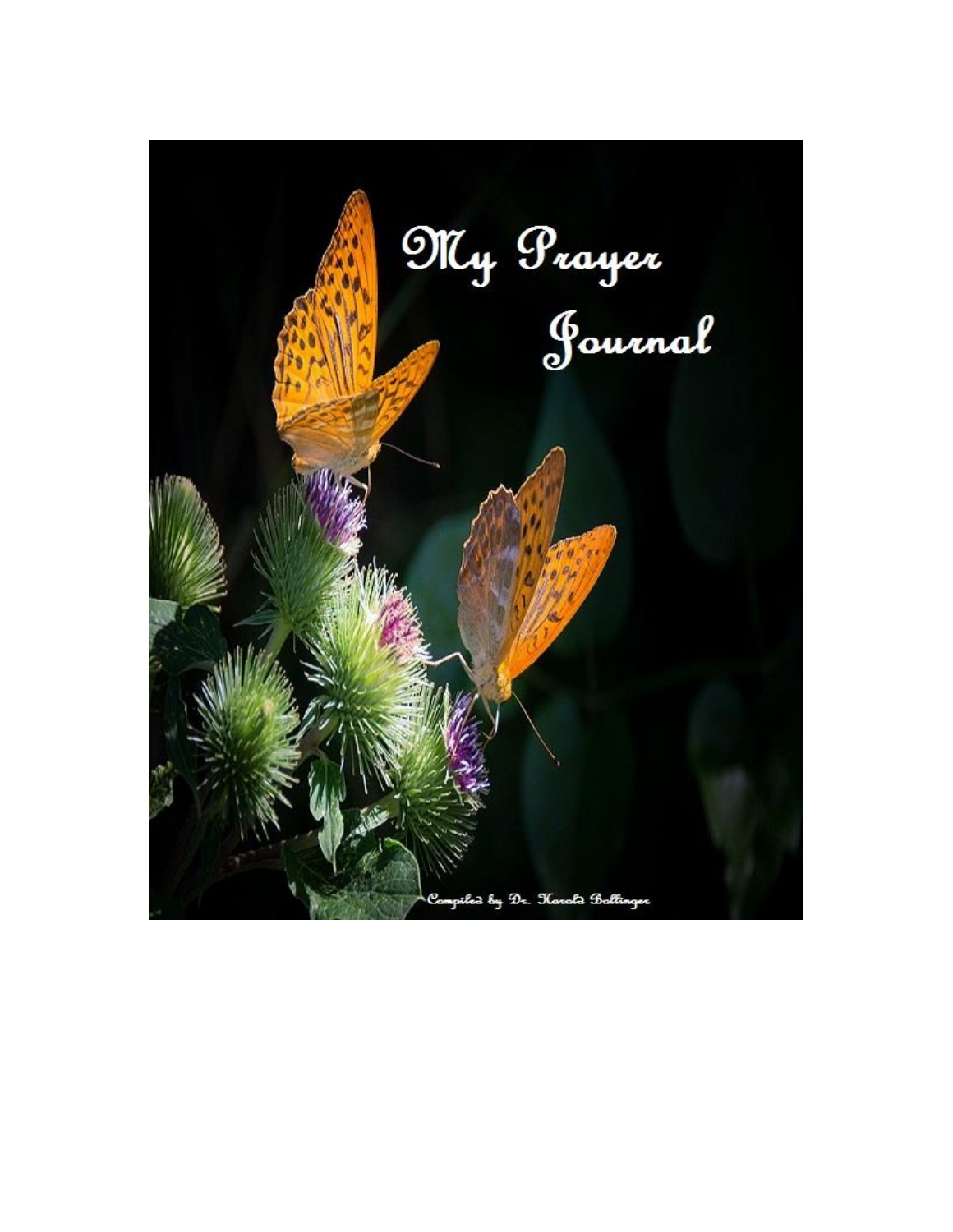### **PRAYER FOR ISRAEL**

Oh God in Heaven, Rock and Redeemer of the people of Israel: Bless the State of Israel with its promise of redemption. Shield it with your love; spread over it the shelter of your peace. Guide its leaders and advisors with your light and your truth. Help them with your good counsel. Strengthen the hands of those who defend our Holy Land. Deliver them; crown their efforts with triumph. Bless the land with peace, and its inhabitants with lasting joy. Amen.

#### **The Lord's Prayer**

Our Father, which art in heaven Hallowed be thy Name. Thy Kingdom come. Thy will be done in earth, As it is in heaven. Give us this day our daily bread. And forgive us our trespasses As we forgive them that trespass against us. And lead us not into temptation, But deliver us from evil. For thine is the kingdom, The power, and the glory, Forever and ever. Amen.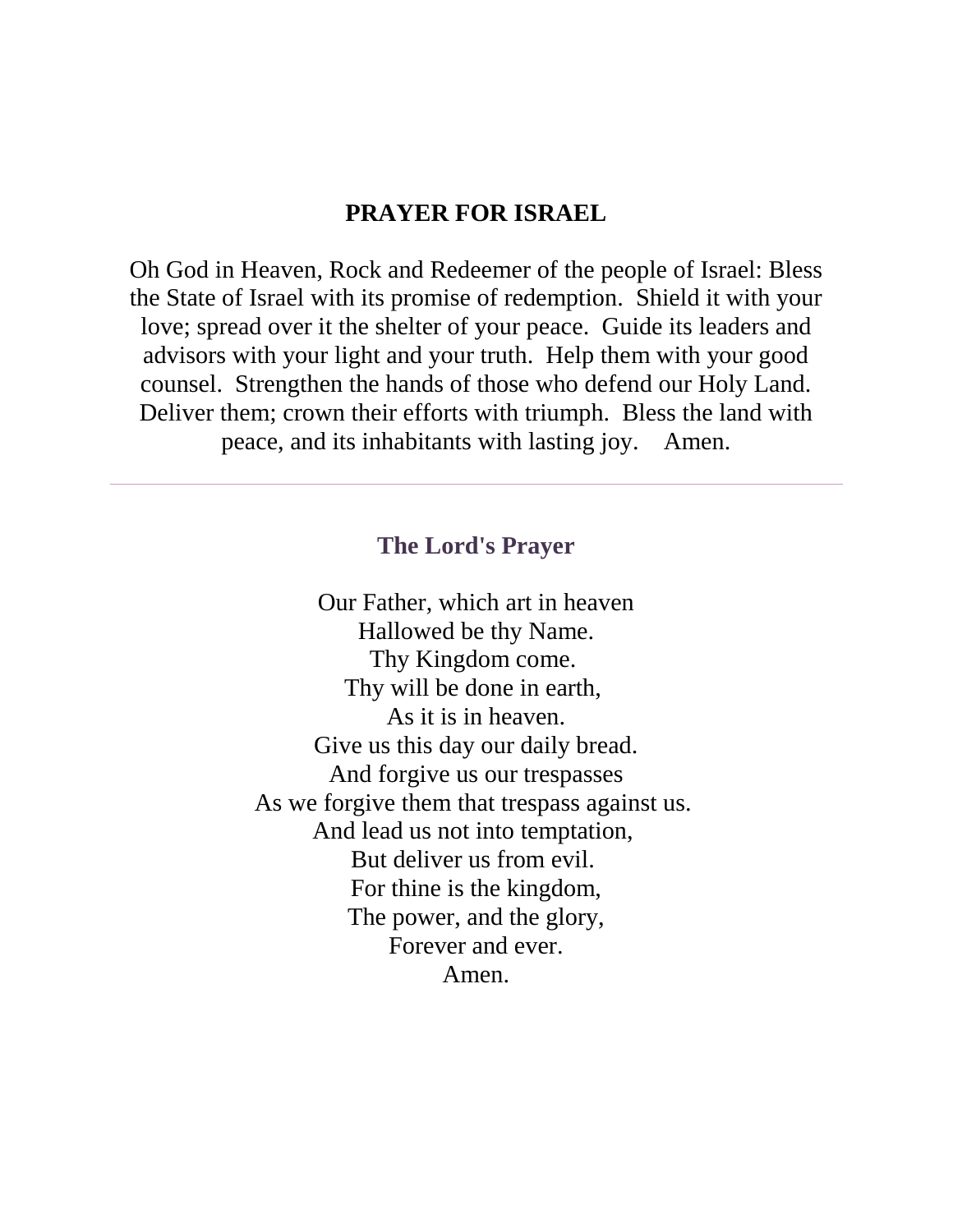#### **Prayer to apply the Blood of Jesus**

"Father God, I apply the blood of Jesus over my life and my home" "Father, I come to you in Jesus' name, and I apply the blood of Jesus over my life and on all that belongs to me, on all that you have made me a steward. I apply the blood of Jesus on my mind, my body, my emotions and my will. I am protected by the Blood of Jesus. I put the blood of Jesus on my children, and all my family, for those grafted into my family or ever have been a part of my family

### **Prayer for Protection**

#### Psalm 91:1-16

 He that dwelleth in the secret place of the most high shall abide under the shadow of the Almighty. [2] I will say of the Lord, He is my refuge and my fortress: my God; in him will I trust. [3] Surely he shall deliver thee from the snare of the fowler, and from the noisome pestilence. [4] He shall cover thee with his feathers, and under his wings shalt thou trust: his truth shall be thy shield and buckler. [5] Thou shalt not be afraid for the terror by night; nor for the arrow that flieth by day; [6] Nor for the pestilence that walketh in darkness; nor for the destruction that wasteth at noonday.

[7] A thousand shall fall at thy side, and ten thousand at thy right hand; but it shall not come nigh thee. [8] Only with thine eyes shalt thou behold and see the reward of the wicked. [9] Because thou hast made the Lord, which is my refuge, even the most High, thy habitation; [10] There shall no evil befall thee, neither shall any plague come nigh thy dwelling. [11] For he shall give his angels charge over thee, to keep thee in all thy ways.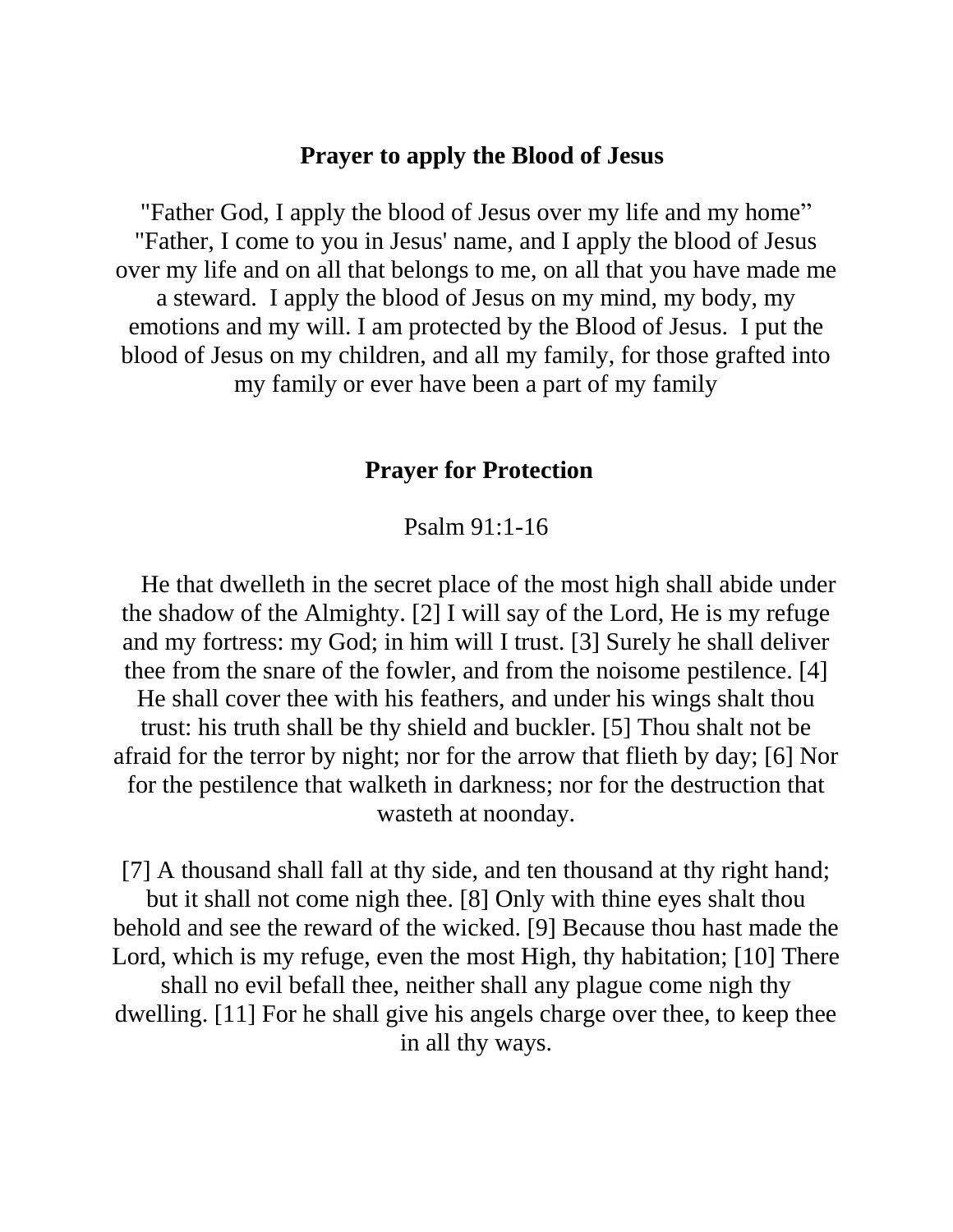[12] They shall bear thee up in their hands, lest thou dash thy foot against a stone. [13] Thou shalt tread upon the lion and adder: the young lion and the dragon shalt thou trample under feet. [14] Because he hath set his love upon me, therefore will I deliver him: I will set him on high, because he hath known my name. [15] He shall call upon me, and I will answer him: I will be with him in trouble; I will deliver him, and honour him. [16] With long life will I satisfy him, and shew him my salvation.

#### **Prayer of Praise**

Psalm 23:1-6 .

 The Lord is my shepherd; I shall not want. [2] He maketh me to lie down in green pastures: he leadeth me beside the still waters. [3] He restoreth my soul: he leadeth me in the paths of righteousness for his name's sake. [4] Yea, though I walk through the valley of the shadow of death, I will fear no evil: for thou art with me; thy rod and thy staff they comfort me. [5] Thou preparest a table before me in the presence of mine enemies: thou anointest my head with oil; my cup runneth over. [6] Surely goodness and mercy shall follow me all the days of my life: and I will dwell in the house of the Lord forever.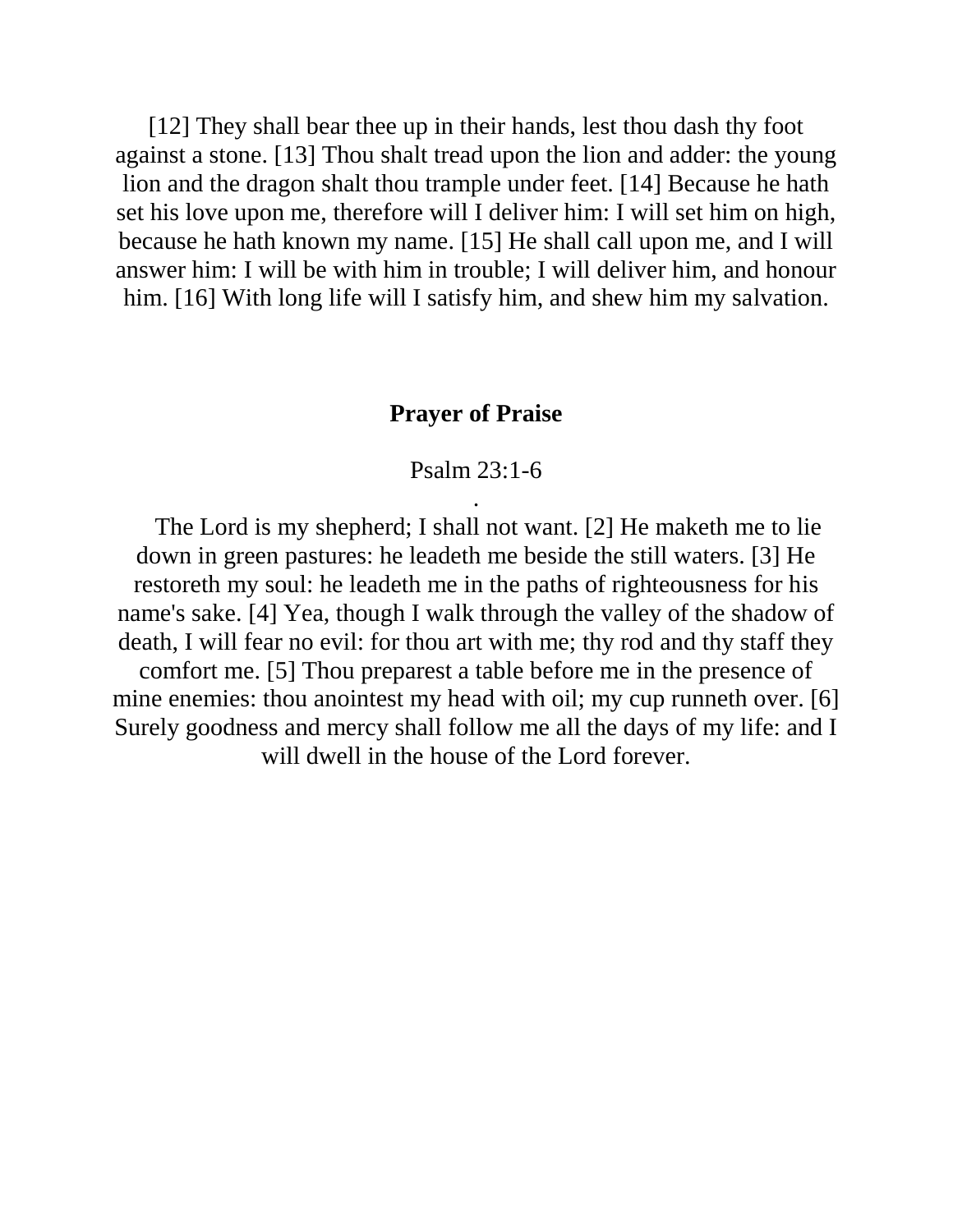## **Prayer for the Great Commission Bible College**

Father, I come to you in Jesus name.

Thank you Lord for being a part of sending your word to the world. I now approach your throne in behalf the great commission Bible College, and all those involved in pushing your word through this medium.

We remember that it is the Lord our God who gives power to get wealth so that we may establish or covenant which you swore to our fathers. Deuteronomy 8:18

Your word declares that you will never leave us nor will you forsake us Hebrews 13:5 I believe this to be true in all aspects of life including the financial needs of the great commission Bible College and its workers.

We know that you will receive glory by the prosperity of The Great Commission Bible College, 3 John 1:2.

Your design for the training center, and all those who assist in any way is to prosper and be in health.

I pray Lord God that you will give the great commission Bible college a financial strategy live debt-free and financially owe no man or woman in anything except to love them. Romans 13:8

I pray that you will lead us to use a strategy that is based on kingdom principles and developed for kingdom purposes.

We purposes this day to listen to the Holy Spirit concerning what to do with the finances you have given us.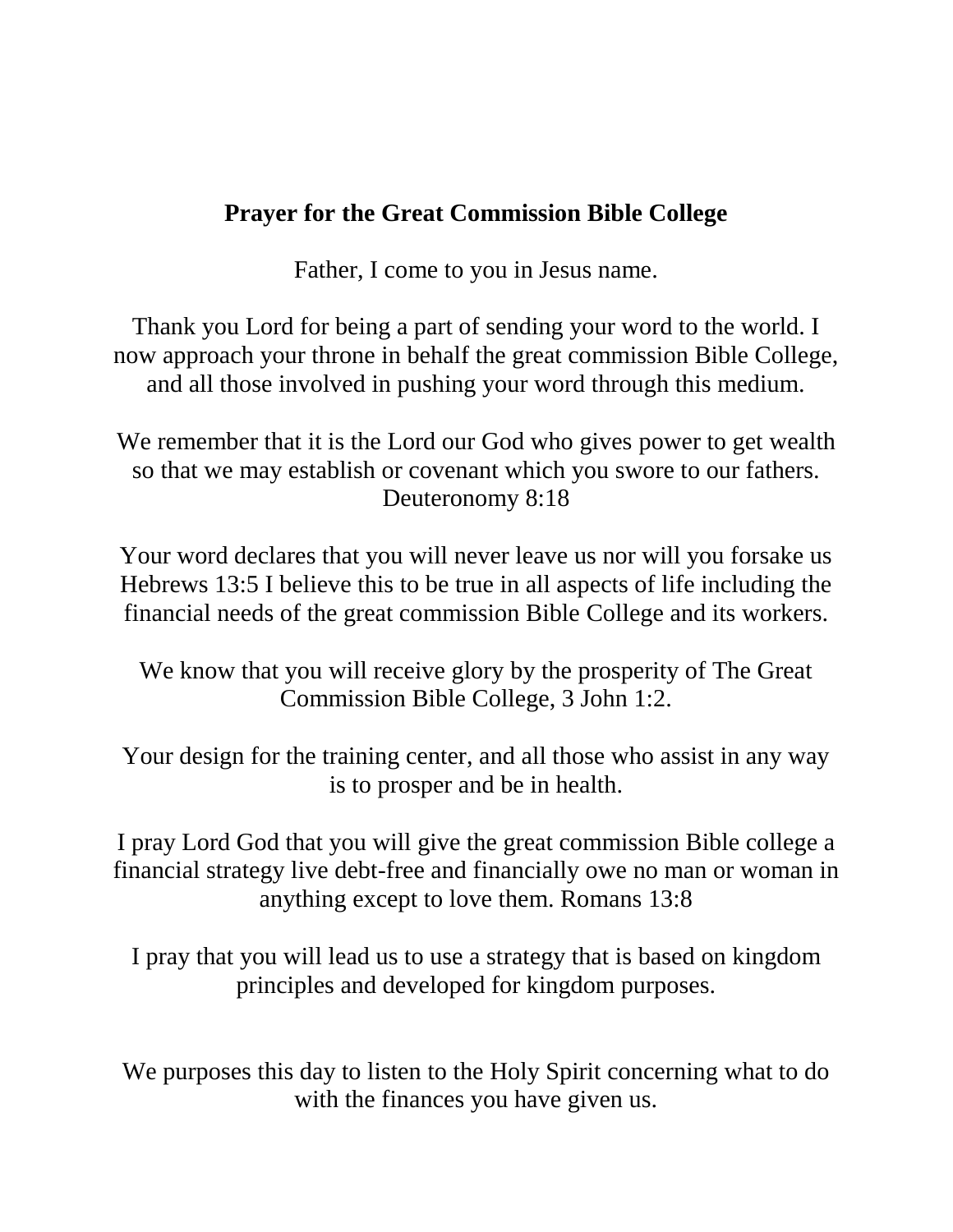Help us Lord to listen to your voice so that we may make good financial decisions.

Lord, establish your covenant of prosperity with us. The Scriptures makes it clear that spiritual growth and financial growth are in our relationship with you.3 John 1:2.

Give us generous hearts father. Let us give generously to others with the spirit of joy. Help us do so for the kingdom of God. We look toward what is to come rather than focusing on the temporary things of the present.

Lord I declare today that you are the source of our finances.

Your word declares that if we are abiding in you, we shall ask what we will and he shall be done unto us. John 15:7

I pray that the finances for the great commission Bible College and all those that assist in any way will be generously supplied to Over-flowing.

We declare your word to be strong, true and enduring both now and forever. We seek to glorify your name that it may be forever established.

Lord, we believe your word and accept your provision. In the mighty name of Jesus in through the manifest power of the Holy Spirit we pray and declare these sayings shall come to pass. A man